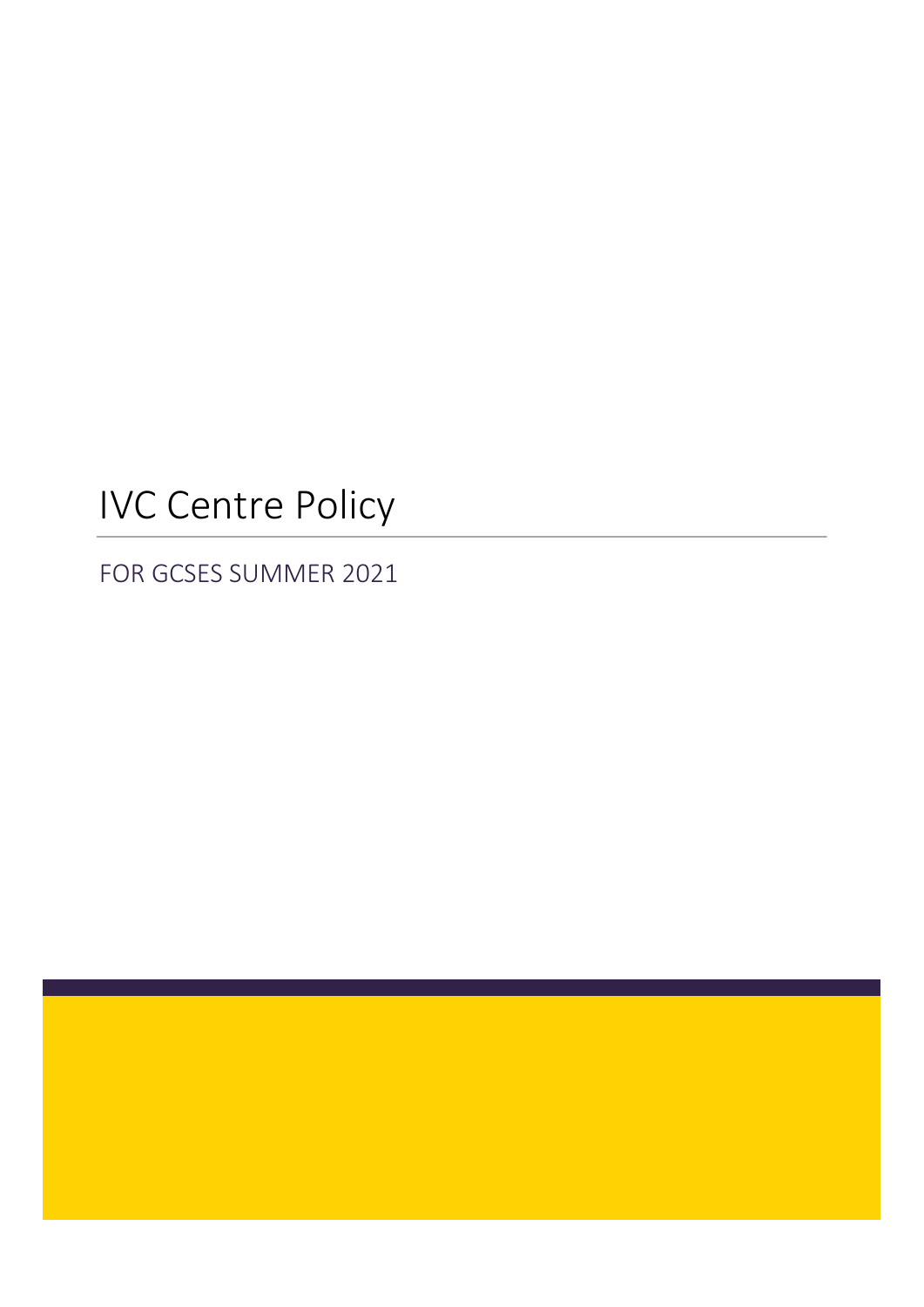

# Centre Policy for determining teacher assessed grades – summer 2021: Impington Village College

# Statement of intent

This section outlines the purpose of this document in relation to our centre.

#### **Statement of Intent**

This section provides details of the purpose of this document, as appropriate to our centre:

*The purpose of this policy is:* 

- *To ensure that teacher assessed grades are determined fairly, consistently, free from bias and effectively within and across faculties.*
- *To ensure the operation of effective processes with clear guidelines and support for staff.*
- *To ensure that all staff involved in the processes clearly understand their roles and responsibilities.*
- *To support teachers to take evidence-based decisions in line with Joint Council for Qualifications guidance.*
- *To ensure the consideration of historical centre data in the process, and the appropriate decision making in respect of, teacher assessed grades.*
- *To support a high standard of internal quality assurance in the allocation of teacher assessed grades.*
- *To support our centre in meeting its obligations in relation to equality legislation.*
- *To ensure our centre meets all requirements set out by the Department of Education, Ofqual, the Joint Council for Qualifications and awarding organisations for Summer 2021 qualifications.*
- *To ensure the process for communicating to candidates and their parents/carers how they will be assessed is clear, in order to give confidence.*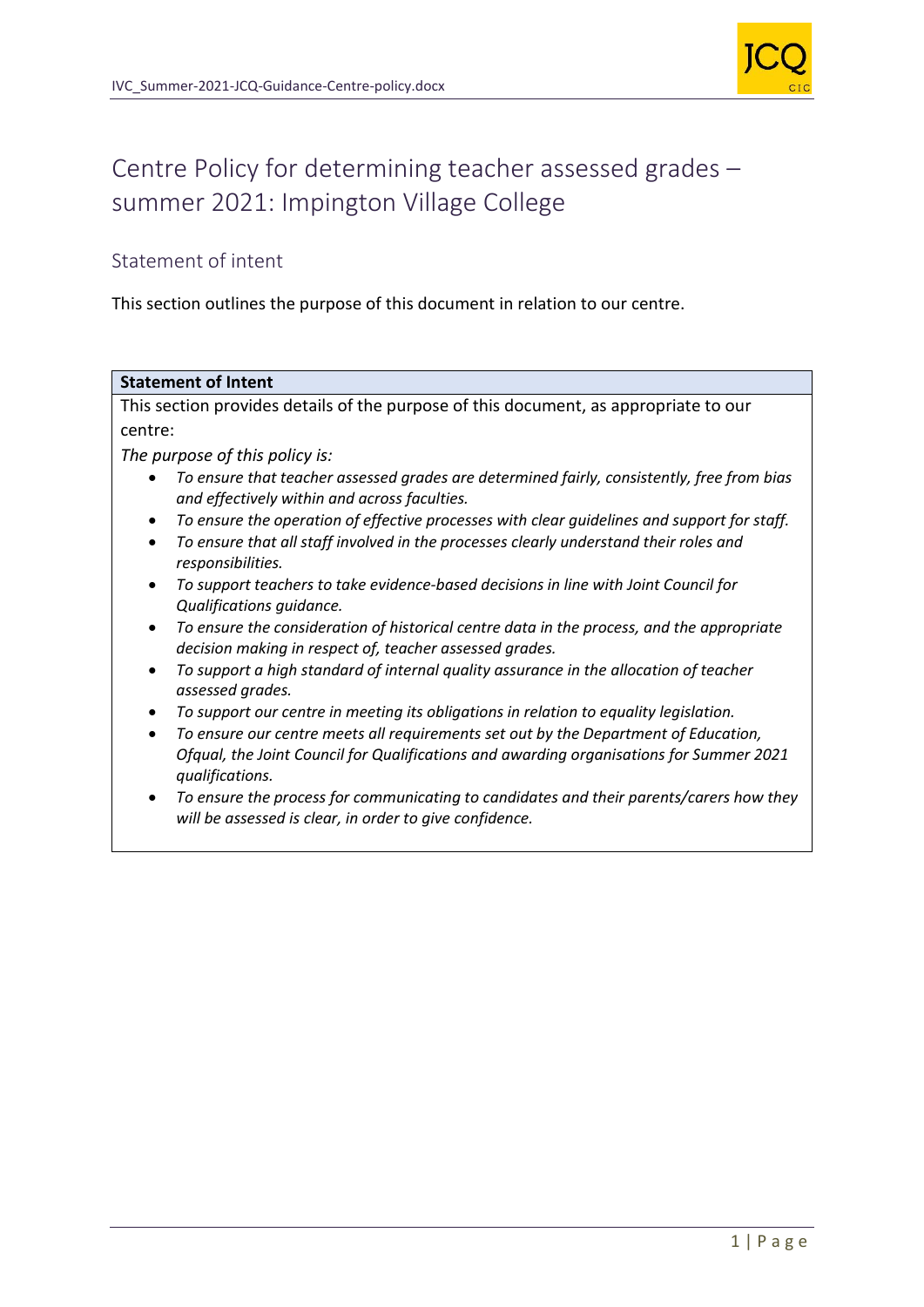

# Roles and responsibilities

This section of our Centre Policy outlines the personnel in our centre who have specific roles and responsibilities in the process of determining teacher assessed grades this year.

#### **Roles and Responsibilities**

This section gives details of the roles and responsibilities within our centre:

# *Head of Centre*

- *Our Head of Centre, Victoria Hearn, will be responsible for approving our policy for determining teacher assessed grades.*
- *Our Head of Centre has overall responsibility for the college as an examinations centre and will ensure that clear roles and responsibilities of all staff are defined.*
- *Our Head of Centre will confirm that teacher assessed grade decisions represent the academic judgement made by teachers and that the checks in place ensure these align with the guidance on standards provided by awarding organisations.*
- *Our Head of Centre will ensure a robust internal quality assurance process has been produced and signed-off in advance of results being submitted.*

# *Senior Leadership Team (SLT) and Lead Practitioners (LPs)*

*Our SLT and LPs will:*

- *provide training and support to our other staff.*
- *support the Head of Centre in the quality assurance of the final teacher assessed grades.*
- *ensure an effective approach within and across faculties and authenticating the preliminary outcome from single teacher subjects.*
- *be responsible for ensuring staff have a clear understanding of the internal and external quality assurance processes and their role within it.*
- *ensure that all teachers within their faculty make consistent judgements about student evidence in deriving a grade.*
- *ensure all staff conduct assessments under the appropriate levels of control with reference to guidance provided by the Joint Council for Qualifications.*
- *ensure teachers have the information required to make accurate and fair judgments.*
- *ensure that an LP Checklist is completed for each qualification that they are submitting.*

# *Teachers/ Specialist Teachers / SENCo*

*Our teachers, specialist teachers and SENCo will:*

- *ensure they conduct assessments under our centre's appropriate levels of control and have sufficient evidence, in line with this Centre Policy and guidance from the Joint Council for Qualifications, to provide teacher assessed grades for each student they have entered for a qualification.*
- *ensure that the teacher assessed grade they assign to each student is a fair, valid and reliable reflection of the assessed evidence available for each student.*
- *make judgements based on what each student has been taught and what they have been assessed on, as outlined in the section on grading in the main JCQ guidance.*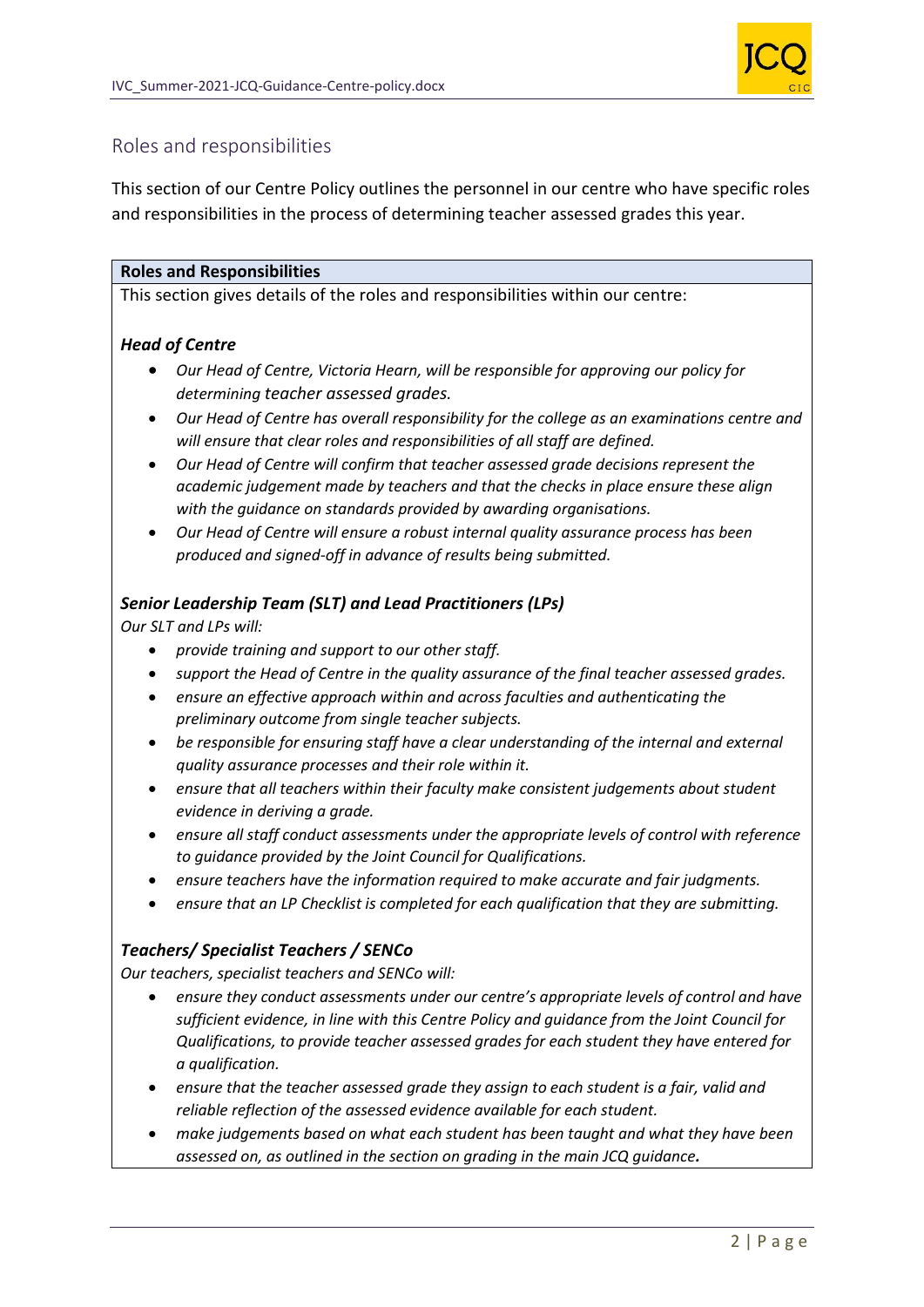

- *produce an Assessment Record for each subject cohort, that includes the nature of the assessment evidence being used, the level of control for assessments considered, and any other evidence that explains the determination of the final teacher assessed grades. Any necessary variations for individual students will also be recorded.*
- *securely store and be able to retrieve sufficient evidence to justify their decisions.*

# *Examinations Officer*

*Our Examinations Officer will:*

 *be responsible for the administration of our final teacher assessed grades and for managing the post-results services.*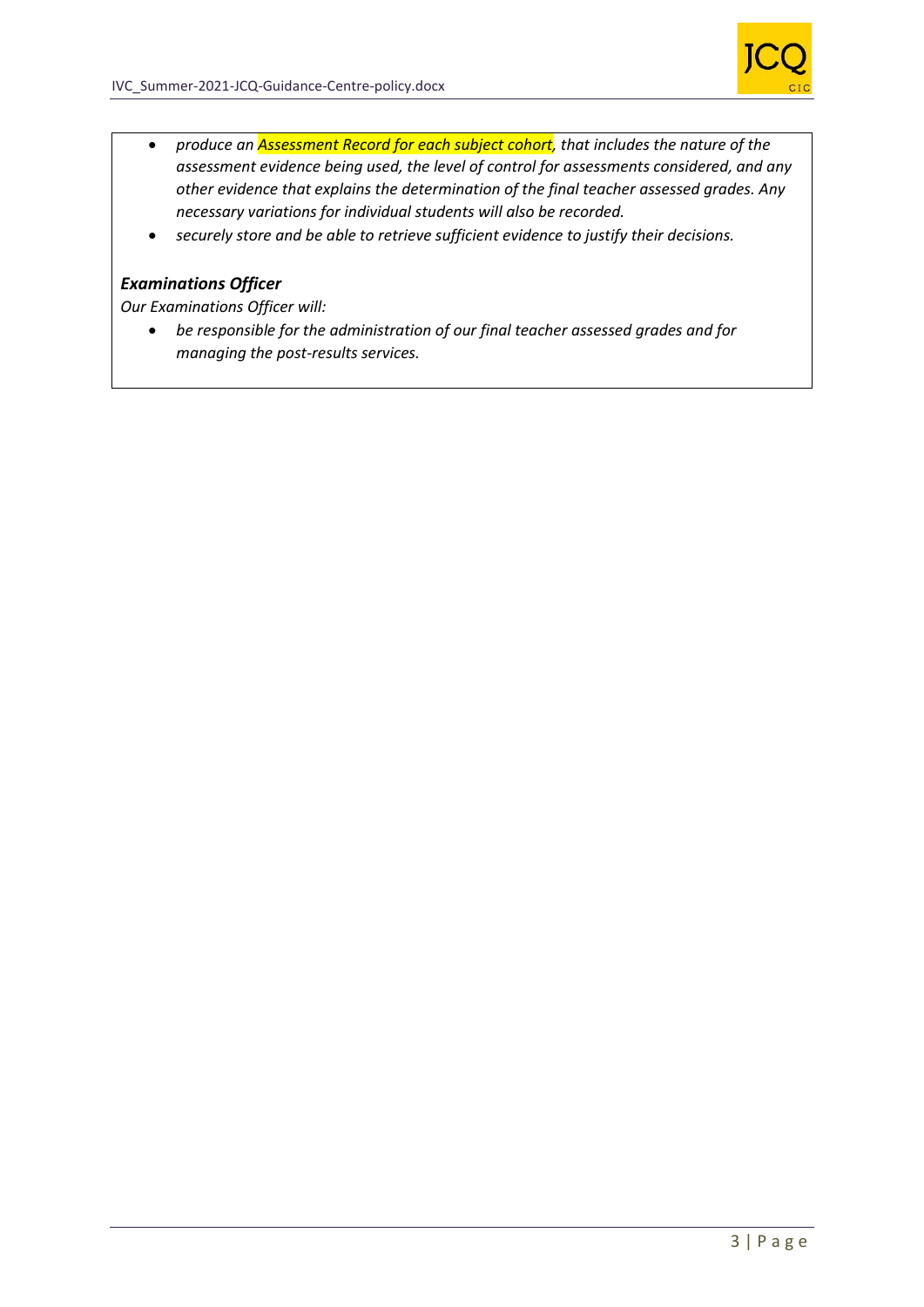

# Training, support and guidance

This section of our Centre Policy outlines the training, support and guidance that our centre will provide to those determining teacher assessed grades this year.

#### **Training**

This section provides details of the approach our centre will take to *training, support and guidance in determining teacher assessed grades this year*

- *Teachers involved in determining grades in our centre will attend any centre-based training to help achieve consistency and fairness to all students.*
- *Teachers will engage fully with all training and support that has been provided by the Joint Council for Qualifications and the awarding organisations.*

#### **Support for Newly Qualified Teachers and teachers less familiar with assessment**

This section provides details of our approach to *training, support and guidance for newly qualified teachers and teachers less familiar with assessment* 

- *We will provide mentoring from experienced teachers to NQTs and teachers less familiar with assessment.*
- *We will put in place additional internal reviews of teacher assessed grades for NQTs and other teachers as appropriate.*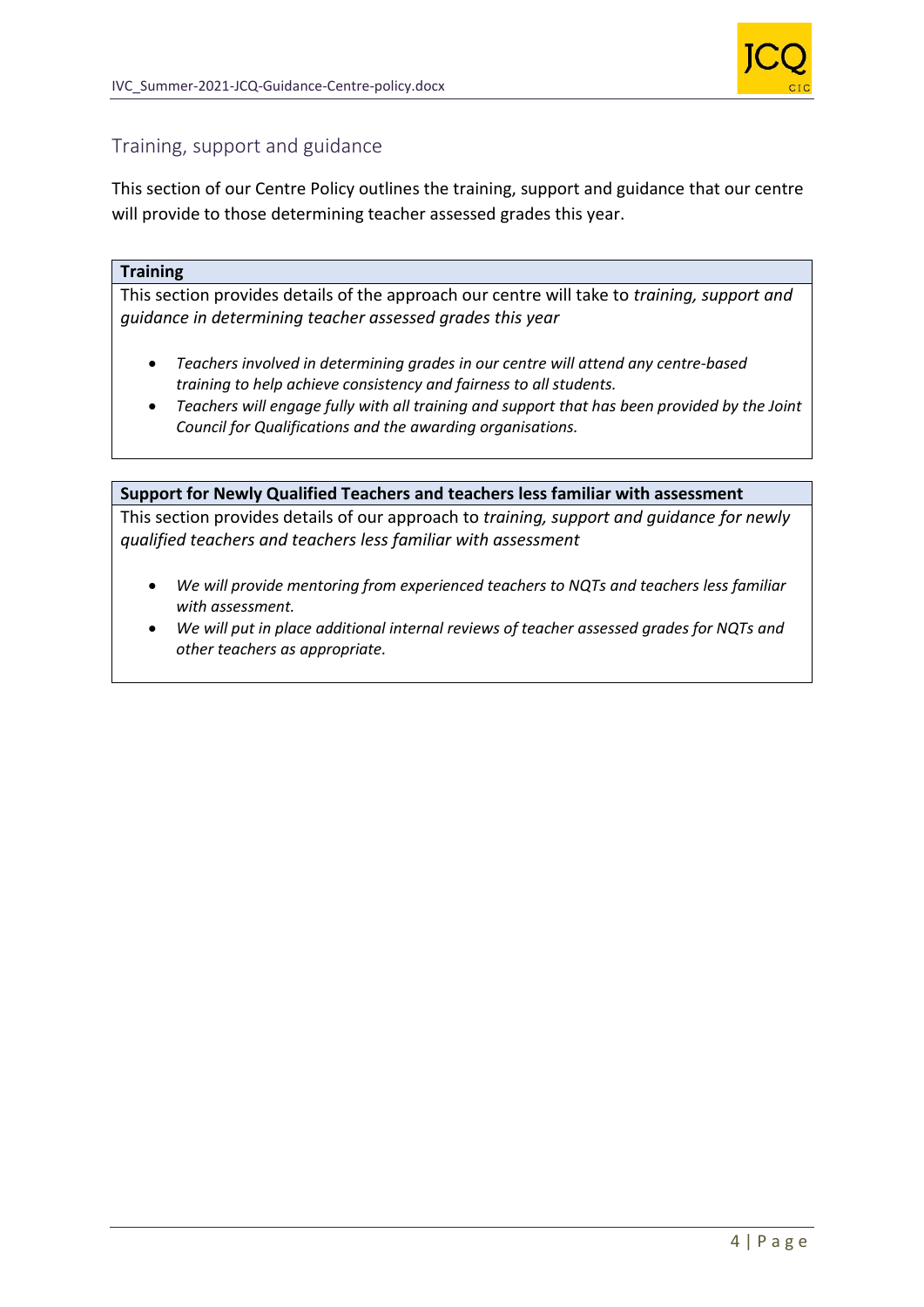

# Use of appropriate evidence

This section of our Centre Policy indicates how our centre will give due regard to the section in the JCQ guidance entitled: *Guidance on grading for teachers*.

# **A. Use of evidence**

This section gives details in relation to our use of evidence.

- *Teachers making judgements will have regard to the Ofqual Head of Centre guidance on recommended evidence, and further guidance provided by awarding organisations.*
- *All candidate evidence used to determine teacher assessed grades, and associated documentation, will be retained and made available for the purposes of external quality assurance and appeals.*
- *We will be using student work produced in response to assessment materials provided by our awarding organisation(s), including groups of questions, past papers or similar materials such as practice or sample papers.*
- *We will use non-exam assessment work (often referred to as coursework), even if this has not been fully completed.*
- *We will use student work produced in centre-devised tasks that reflect the specification, that follow the same format as awarding organisation materials, and have been marked in a way that reflects awarding organisation mark schemes.*
- *We will use substantial class or homework (including work that took place during remote learning).*
- *We will use internal tests taken by students.*
- *We will use mock exams taken over the course of study.*
- *We will use records of a student's capability and performance over the course of study in performance-based subjects such as music, drama and PE.*

*Our centre will ensure the appropriateness of evidence and balance of evidence in arriving at grades in the following ways:* 

- *We will consider the level of control under which an assessment was completed, for example, whether the evidence was produced under high control and under supervision or at home.*
- *We will ensure that we are able to authenticate the work as the student's own, especially where that work was not completed within the school or college.*
- *We will consider the limitations of assessing a student's performance when using assessments that have been completed more than once, or drafted and redrafted, where this is not a skill being assessed.*
- *We will consider the specification and assessment objective coverage of the assessment.*
- *We will consider the depth and breadth of knowledge, understanding and skills assessed, especially higher order skills within individual assessments.*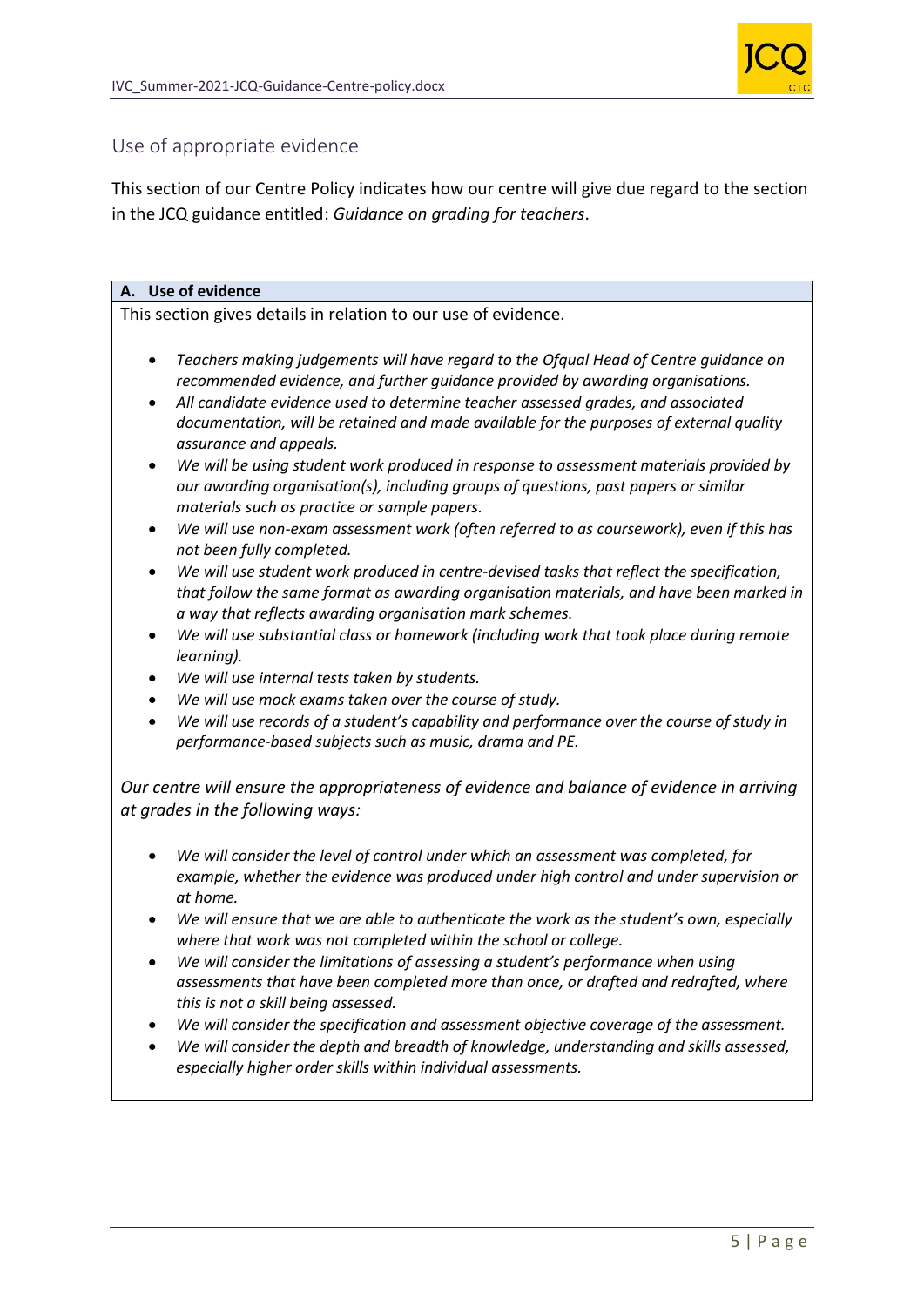

# Determining teacher assessed grades

*This section of our Centre Policy outlines the approach our centre will take to awarding teacher assessed grades.* 

#### **Awarding teacher assessed grades based on evidence**

We give details here of our centre's approach to awarding teacher assessed grades*.* 

- *Our teachers will determine grades based on evidence which is commensurate with the standard at which a student is performing, i.e. their demonstrated knowledge, understanding and skills across the content of the course they have been taught.*
- *Our teachers will record how the evidence was used to arrive at a fair and objective grade, which is free from bias.*
- *Our teachers will produce an Assessment Record for each subject cohort and will share this with their LP. Any necessary variations for individual students will also be shared.*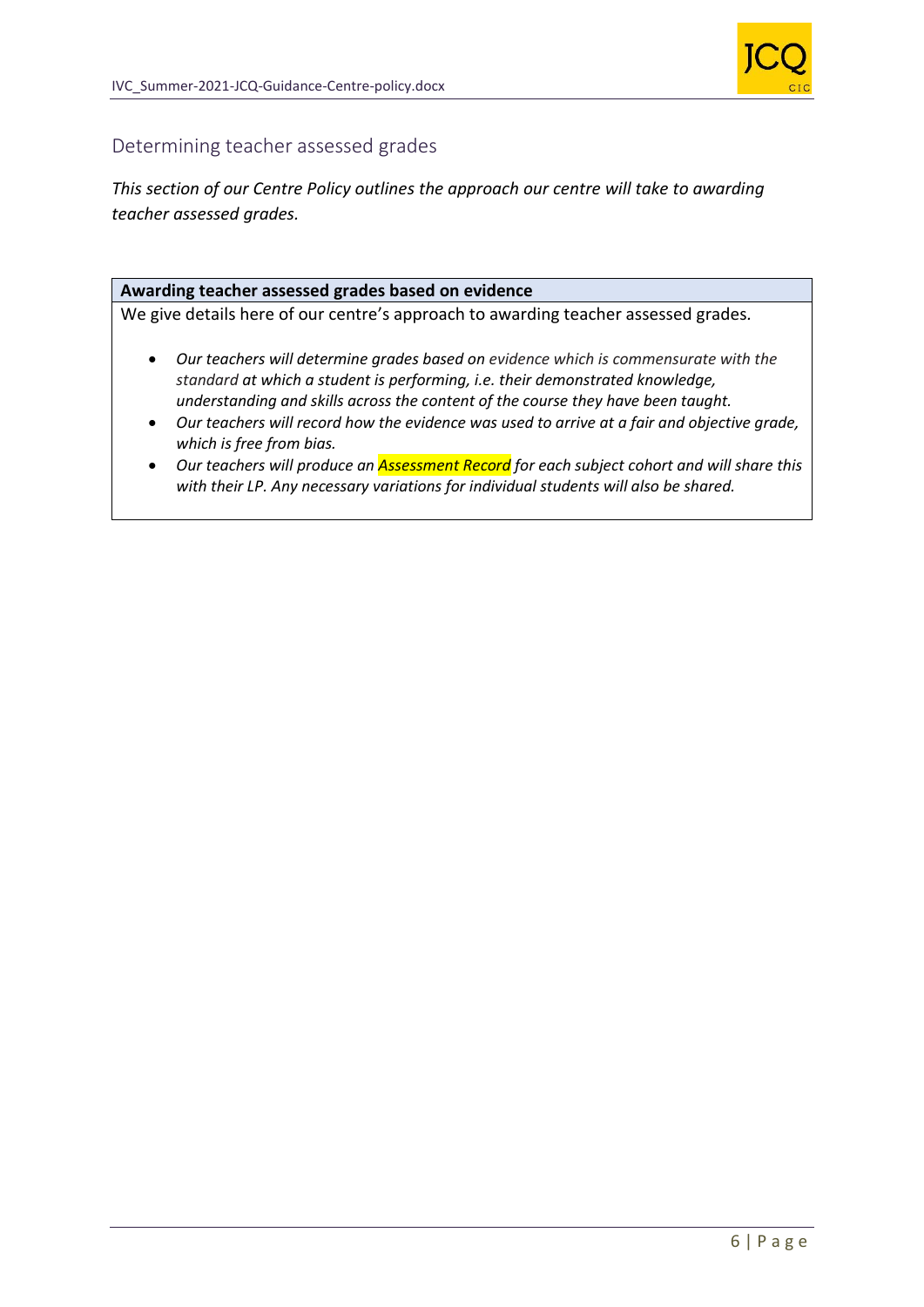

# Internal quality assurance

This section of our Centre Policy outlines the approach our centre will take to ensure internal standardisation of teacher assessed grades, to ensure consistency, fairness and objectivity of decisions.

# *Head of Centre Internal Quality Assurance and Declaration*

#### **Internal quality assurance**

This section gives details of our approach to internal standardisation, within and across faculties and subjects.

- *We will ensure that all teachers involved in deriving teacher assessed grades read and understand this Centre Policy document.*
- *In subjects where there is more than one teacher and/or class in the faculty, we will ensure that our centre carries out an internal standardisation process.*
- *We will ensure that all teachers are provided with training and support to ensure they take a consistent approach to:* 
	- o *Arriving at teacher assessed grades*
	- o *Marking of evidence*
	- o *Reaching a holistic grading decision*
	- o *Applying the use of grading support and documentation*
- *We will conduct internal standardisation across all grades.*
- *We will ensure that the Assessment Record will form the basis of internal standardisation and discussions across teachers to agree the awarding of teacher assessed grades.*
- *Where necessary, we will review and reflect on individual grading decisions to ensure alignment with the standards as outlined by our awarding organisation(s).*
- *Where appropriate, we will amend individual grade decisions to ensure alignment with the standards as outlined by our awarding organisation(s).*
- *Where there is only one teacher involved in marking assessments and determining grades, then the output of this activity will be reviewed by an appropriate member of staff within the centre.* 
	- o *This will be Victoria Hearn/Jo Sale.*
- *In respect of equality legislation, we will consider the range of evidence for students of different protected characteristics that are included in our internal standardisation.*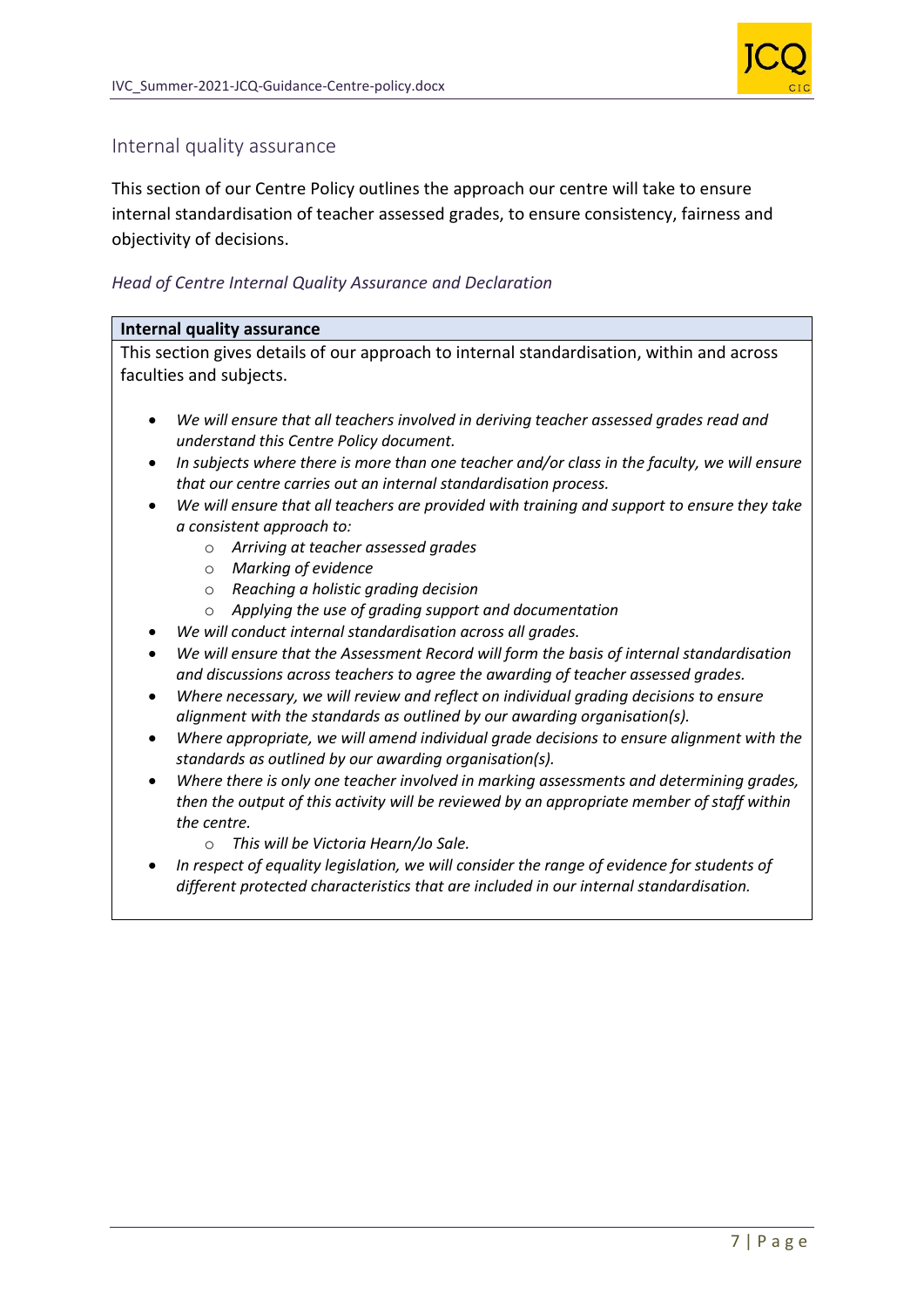

# Comparison of teacher assessed grades to results for previous cohorts

This section of our Centre Policy outlines the approach we will take to compare our teacher assessed grades in 2021 with results from previous cohorts.

#### **Comparison of Teacher Assessed Grades to results for previous cohorts**

This section gives details of our internal process to ensure a comparison of teacher assessed grades at qualification level to results for previous cohorts in our centre taking the same qualification.

- *We will compile information on the grades awarded to our students in past June series in which exams took place (e.g. 2017 - 2019).*
- *We will consider the size of our cohort from year to year.*
- *We will consider the stability of our centre's overall grade outcomes from year to year.*
- *We will consider both subject and centre level variation in our outcomes during the internal quality assurance process.*
- *We will prepare a succinct narrative on the outcomes of the review against historic data which, in the event of significant divergence from the qualifications-levels profiles attained in previous examined years, which address the reasons for this divergence. This commentary will be available for subsequent review during the QA process.*

*This section gives details of the approach our centre will follow if our initial teacher assessed grades for a qualification are viewed as overly lenient or harsh compared to results in previous years.* 

- *We will compile historical data giving appropriate regard to potential mixtures of A\*-G and 9-1 grades in GCSEs. Where required, we will use the Ofqual guidance to convert legacy grades into the new 9 to 1 scale.*
- *We will bring together other data sources that will help to quality assure the grades we intend to award in 2021.*

*This section gives details of changes in our cohorts that need to be reflected in our comparisons.* 

*We will omit subjects that we no longer offer from the historical data.*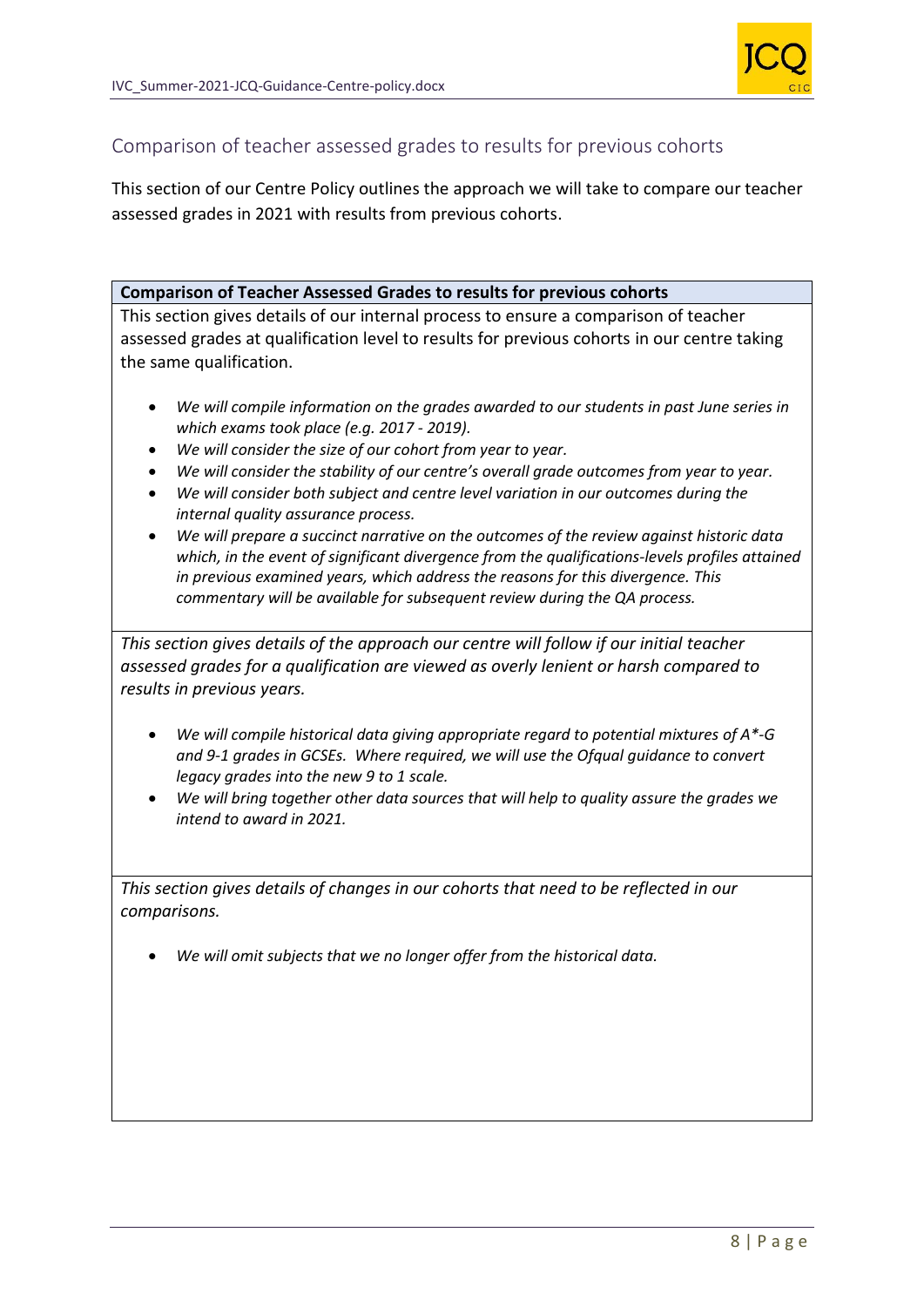

# Access Arrangements and Special Considerations

This section of our Centre Policy outlines the approach our centre will take to provide students with appropriate access arrangements and take into account mitigating circumstances in particular instances.

# **Reasonable adjustments and mitigating circumstances (special consideration)**

This section gives details of our approach to access arrangements and mitigating circumstances (special consideration).

- *Where students have agreed access arrangements or reasonable adjustments (for example a reader or scribe) we will make every effort to ensure that these arrangements are in place when assessments are being taken.*
- *Where an assessment has taken place without an agreed reasonable adjustment or access arrangement, we will remove that assessment from the basket of evidence and alternative evidence obtained or repeat the assessment with the access arrangement in place.*
- *Where illness or other personal circumstances might have affected performance in assessments used in determining a student's standard of performance, we will take account of this when making judgements.*
- *We will record, as part of the Assessment Record, how we have incorporated any necessary variations to take account of the impact of illness or personal circumstances on the performance of individual students in assessments.*
- *To ensure consistency in the application of Special Consideration, we will ensure all teachers have read and understood the document: JCQ – [A guide to the special](https://www.jcq.org.uk/wp-content/uploads/2020/08/A-guide-to-the-spec-con-process-202021-Website-version.pdf)  [consideration process, with effect from 1 September 2020](https://www.jcq.org.uk/wp-content/uploads/2020/08/A-guide-to-the-spec-con-process-202021-Website-version.pdf)*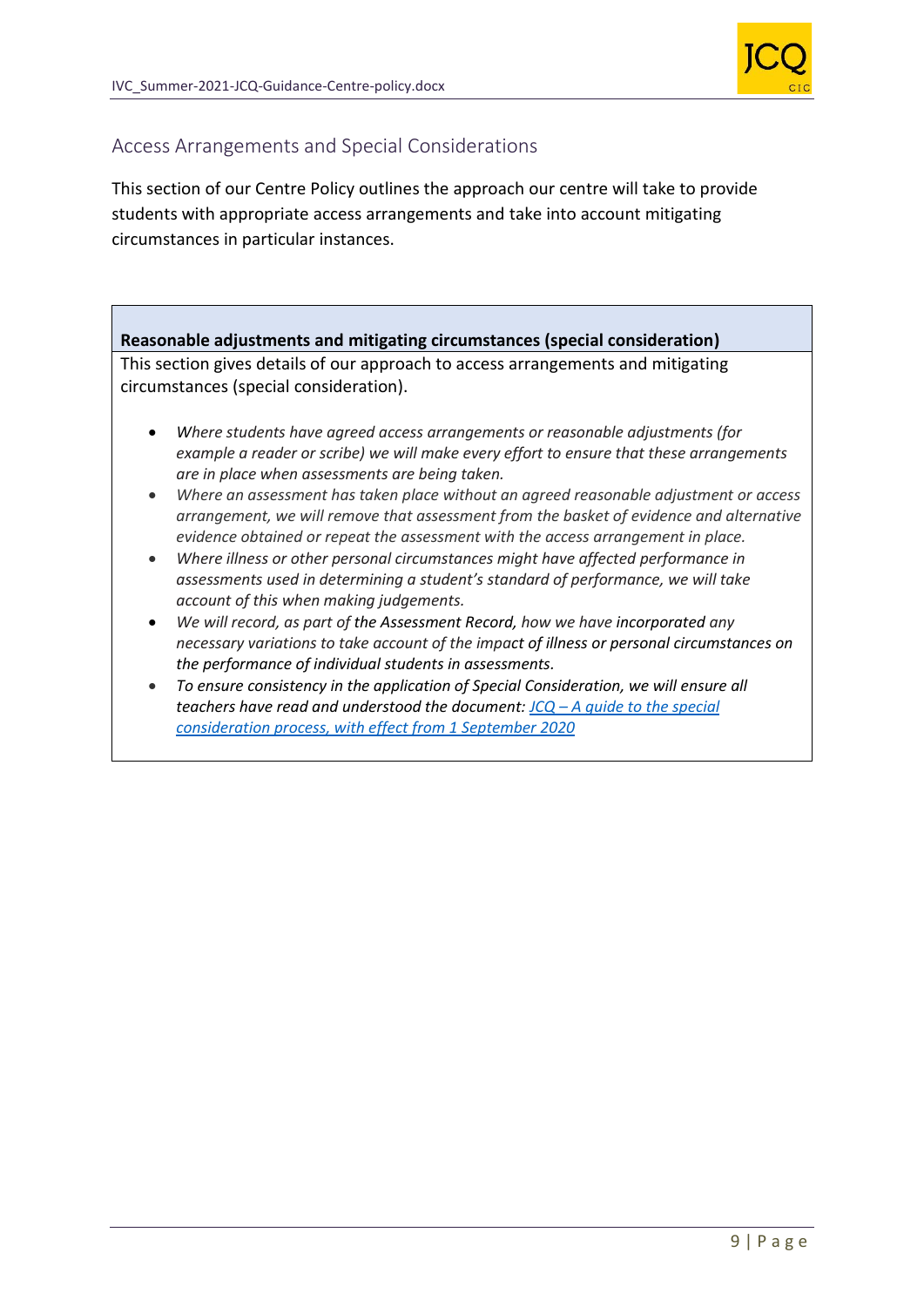

# Addressing disruption/differential lost learning (DLL)

# B. **Addressing Disruption/Differentiated Lost Learning (DLL)**

This section gives details of our approach to address disruption or differentiated lost teaching.

 *Teacher assessed grades will be determined based on evidence of the content that has been taught and assessed for each student.*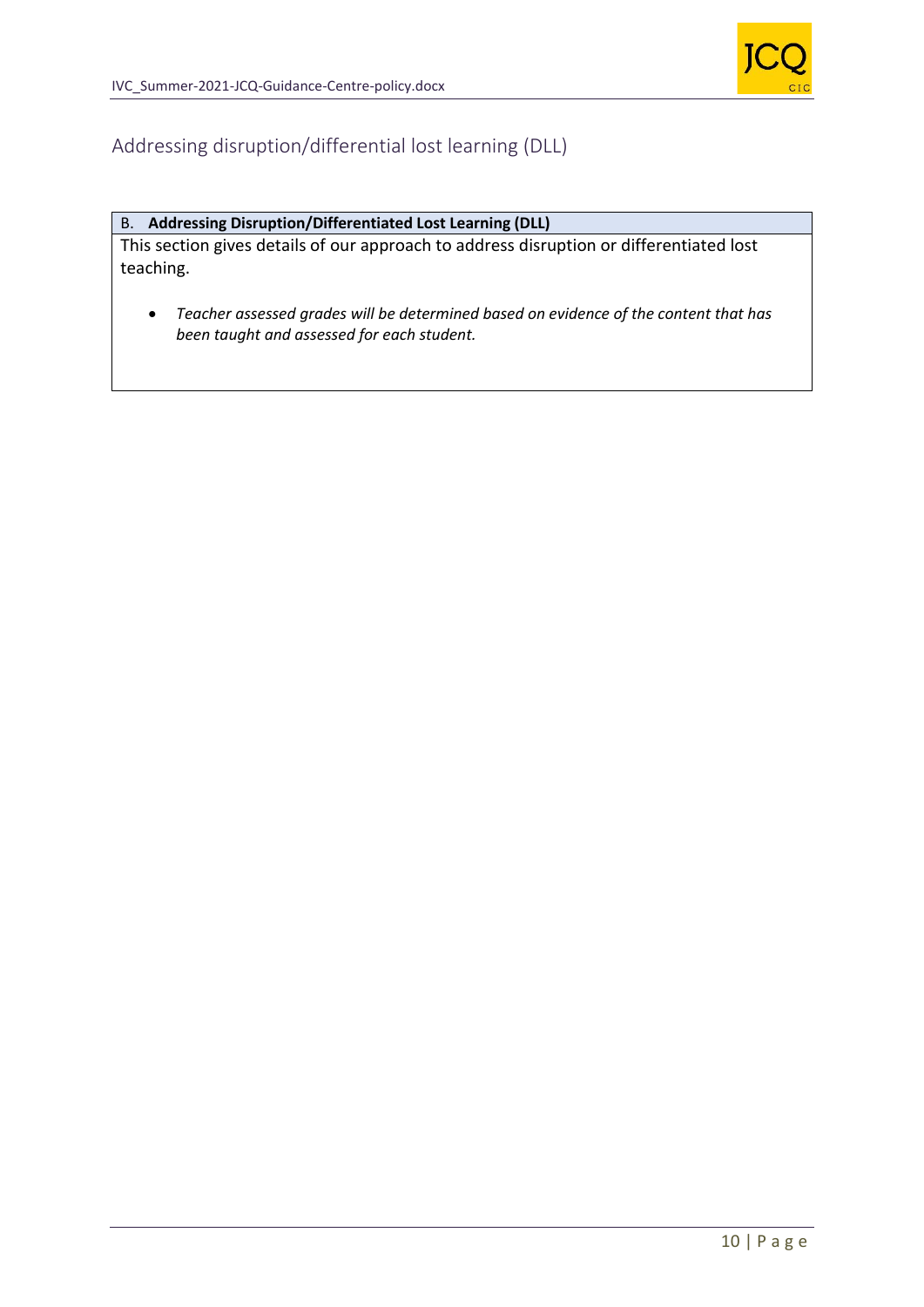

# **Objectivity**

This section of our Centre Policy outlines the arrangements in place to ensure objectivity of decisions.

# **Objectivity**

This section gives a summary of the arrangements in place within our centre in relation to objectivity.

*Staff will fulfil their duties and responsibilities in relation to relevant equality and disability legislation.* 

*SLT, LPs and Head of Centre will consider:* 

- *sources of unfairness and bias (situations/contexts, difficulty, presentation and format, language, conditions for assessment, marker preconceptions);*
- *how to minimise bias in questions and marking and hidden forms of bias; and*
- *bias in teacher assessed grades.*

*To ensure objectivity, all staff involved in determining teacher assessed grades will be made aware that:* 

- *unconscious bias can skew judgements;*
- *the evidence presented should be valued for its own merit as an indication of performance and attainment;*
- *teacher assessed grades should not be influenced by candidates' positive or challenging personal circumstances, character, behaviour, appearance, socio-economic background, or protected characteristics;*
- *unconscious bias is more likely to occur when quick opinions are formed.*

*Our internal standardisation process will help to ensure that there are different perspectives to the quality assurance process.*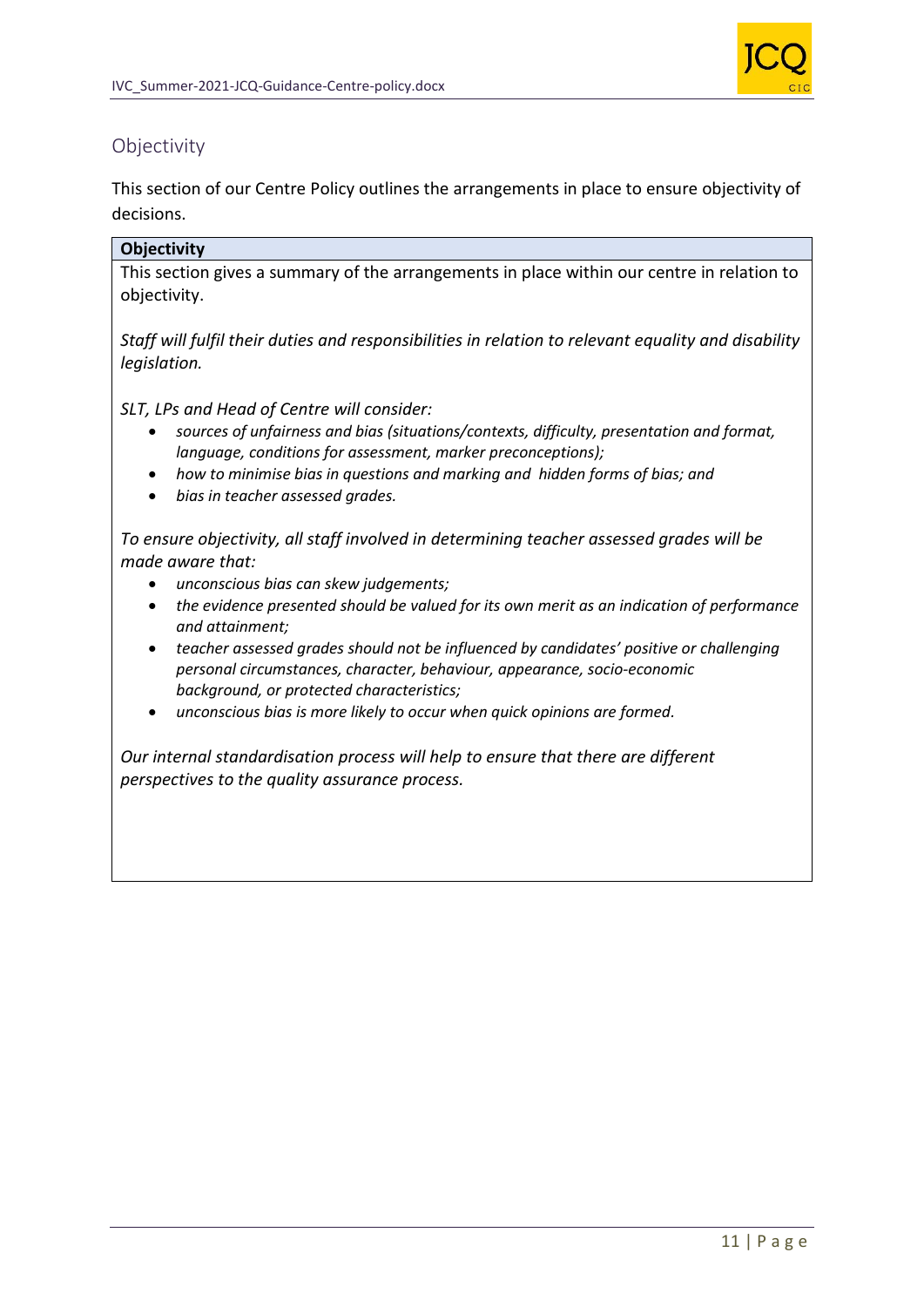

# Recording decisions and retention of evidence and data

This section of our Centre Policy outlines our arrangements to recording decisions and to retaining evidence and data.

| C. Recording Decisions and Retention of Evidence and Data                            |                                                                                                                                                                           |
|--------------------------------------------------------------------------------------|---------------------------------------------------------------------------------------------------------------------------------------------------------------------------|
| This section outlines our approach to recording decisions and retaining evidence and |                                                                                                                                                                           |
| data.                                                                                |                                                                                                                                                                           |
|                                                                                      |                                                                                                                                                                           |
| $\bullet$                                                                            | We will ensure that teachers and LPs maintain records that show how the teacher<br>assessed grades process operated, including the rationale for decisions in relation to |
|                                                                                      | individual marks/grades.                                                                                                                                                  |
| $\bullet$                                                                            | We will ensure that evidence is maintained across a variety of tasks to develop a holistic                                                                                |
|                                                                                      | view of each student's demonstrated knowledge, understanding and skills in the areas of<br>content taught.                                                                |
| $\bullet$                                                                            | We will put in place recording requirements for the various stages of the process to ensure<br>the accurate and secure retention of the evidence used to make decisions.  |
|                                                                                      | We will comply with our obligations regarding data protection legislation.                                                                                                |
|                                                                                      | We will ensure that the grades accurately reflect the evidence submitted.                                                                                                 |
|                                                                                      | We will ensure that evidence is retained electronically or on paper in a secure centre-based<br>system that can be readily shared with our awarding organisation(s).      |
|                                                                                      |                                                                                                                                                                           |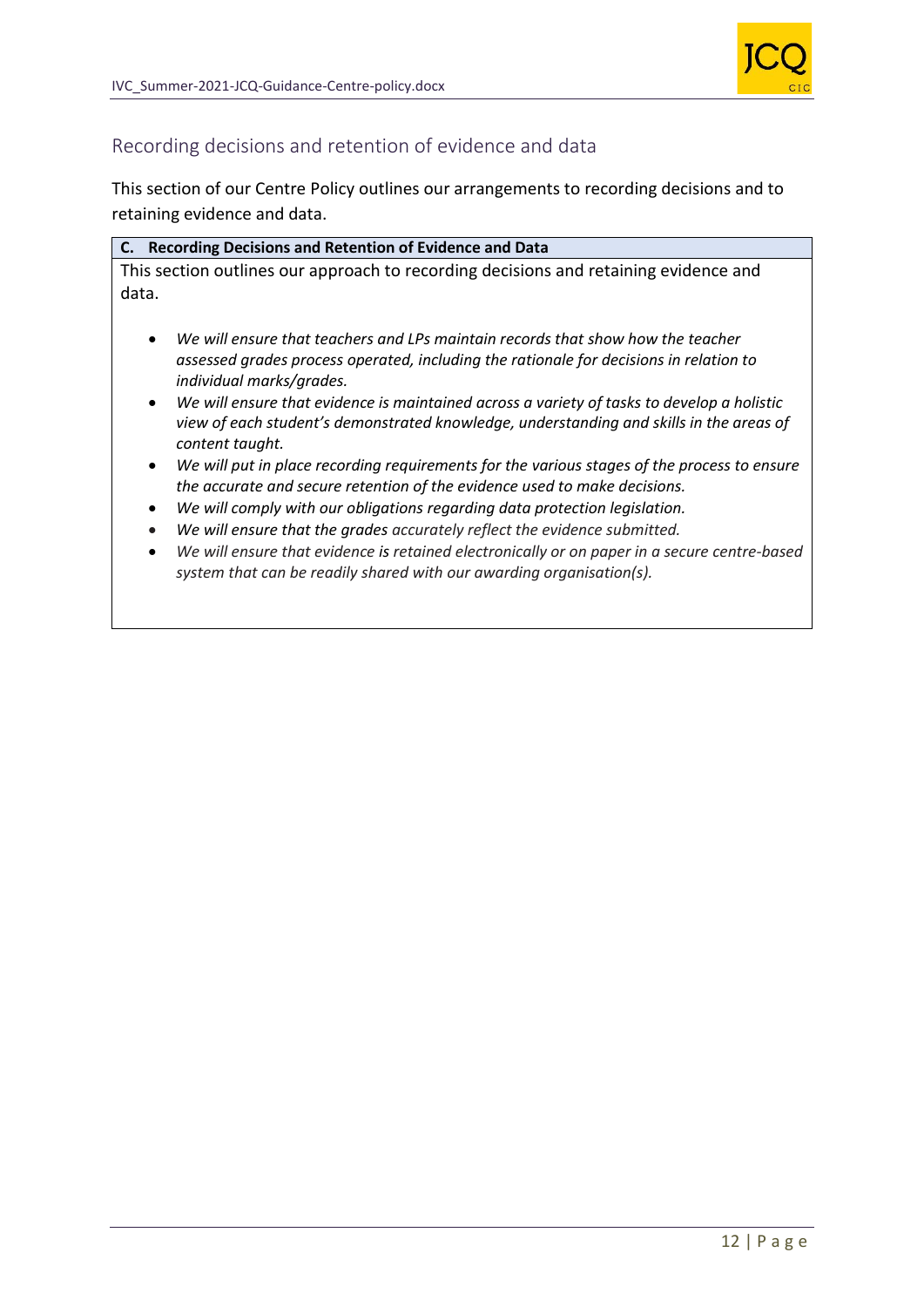

# Authenticating evidence

#### **D. Authenticating evidence**

This section of our Centre Policy details the mechanisms in place to ensure that teachers are confident in the authenticity of evidence, and the process for dealing with cases where evidence is not thought to be authentic.

- *Robust mechanisms, which will include which will involve using evidence produced in controlled conditions, will be in place to ensure that teachers are confident that work used as evidence is the students' own and that no inappropriate levels of support have been given to students to complete it, either within the centre or with external tutors.*
- *It is understood that awarding organisations will investigate instances where it appears evidence is not authentic. We will follow all guidance provided by awarding organisations to support these determinations of authenticity.*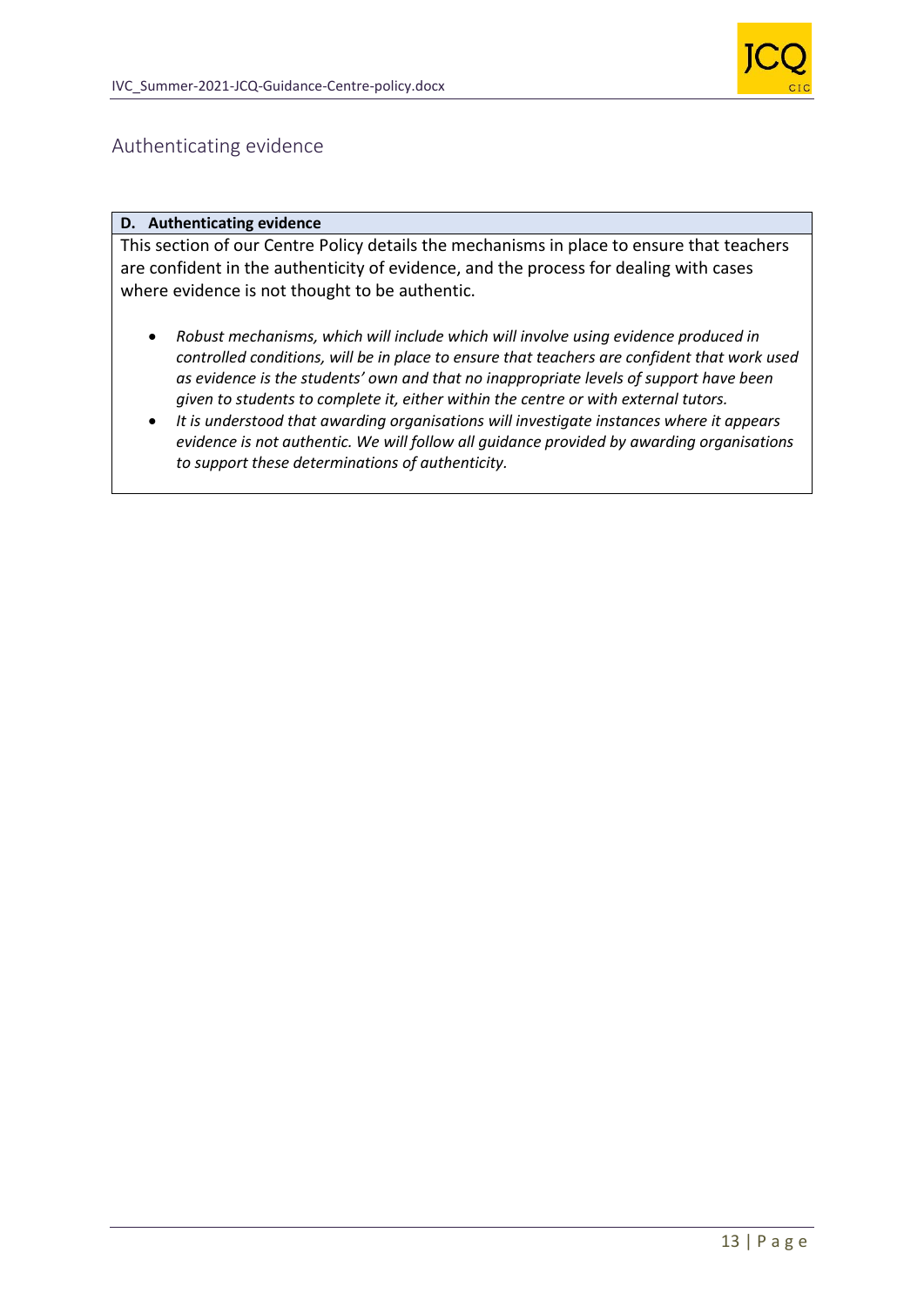

# Confidentiality, malpractice and conflicts of interest

# *Confidentiality*

*This section of our Centre Policy outlines the measures in place to ensure the confidentiality of the grades our centre determines, and to make students aware of the range of evidence on which those grades will be based.* 

#### **A. Confidentiality**

*This section details the measures in place in our centre to maintain the confidentiality of grades, while sharing information regarding the range of evidence on which the grades will be based.* 

- *All staff involved have been made aware of the need to maintain the confidentiality of teacher assessed grades.*
- *All teaching staff have been briefed on the requirement to share details of the range of evidence on which students' grades will be based, while ensuring that details of the final grades remain confidential.*
- *Relevant details from this Policy, including requirements around sharing details of evidence and the confidentiality requirements, have been shared with parents/guardians.*

#### *Malpractice*

This section of our Centre Policy outlines the measures in place to prevent malpractice and other breaches of exam regulations, and to deal with such cases if they occur.

#### **B. Malpractice**

*This section details the measures in place in our centre to prevent malpractice and, where that proves impossible, to handle cases in accordance with awarding organisation requirements.* 

- *Our general centre policies regarding malpractice, maladministration and conflicts of interest have been reviewed to ensure they address the specific challenges of delivery in Summer 2021.*
- *All staff involved have been made aware of these policies, and have received training in them as necessary.*
- *All staff involved have been made aware of the specific types of malpractice which may affect the Summer 2021 series including:*
- o *breaches of internal security;*
- o *deception;*
- o *improper assistance to students;*
- o *failure to appropriately authenticate a student's work;*
- o *over direction of students in preparation for common assessments;*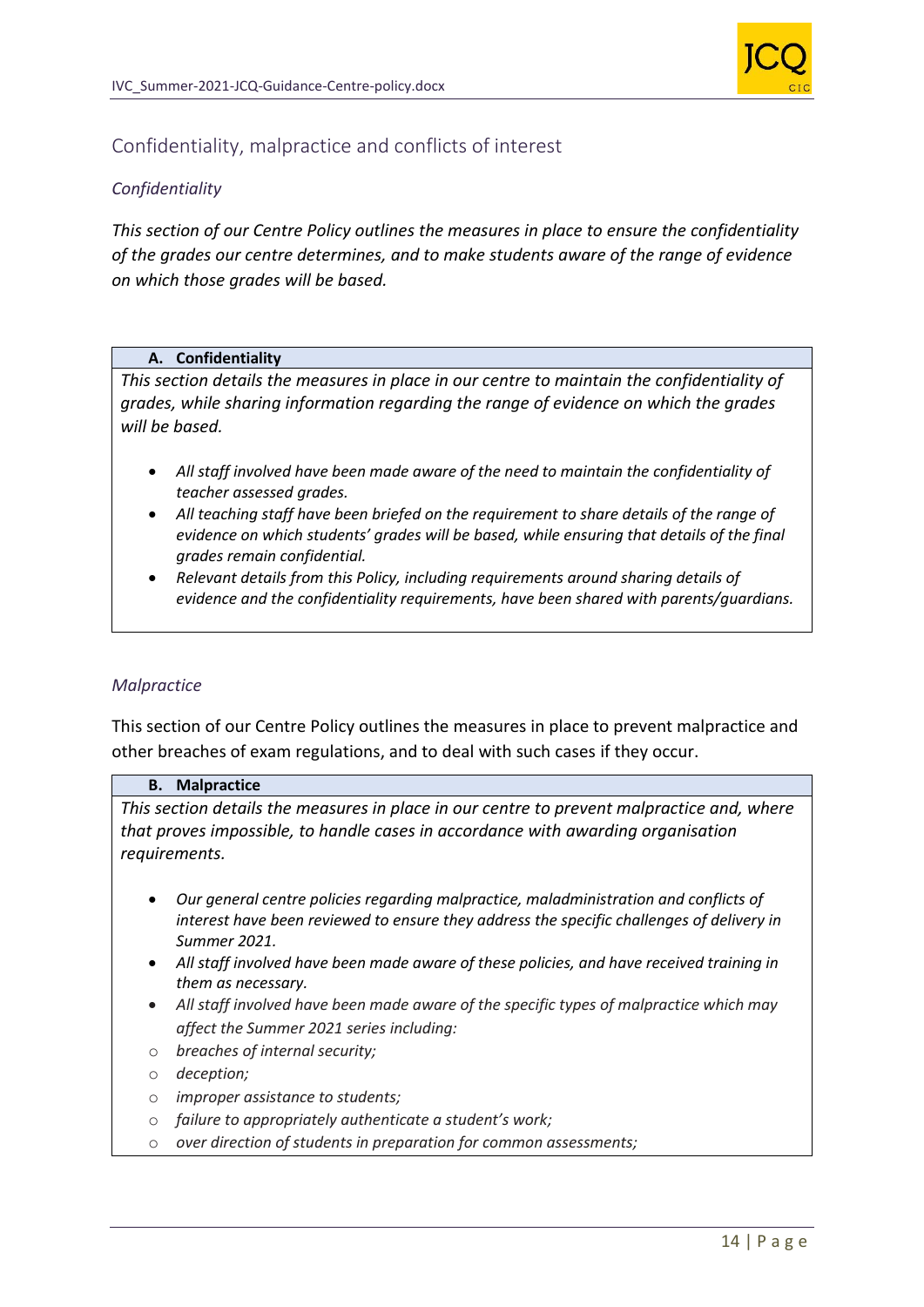

- o *allegations that centres submit grades not supported by evidence that they know to be inaccurate;*
- o *centres enter students who were not originally intending to certificate a grade in the Summer 2021 series;*
- o *failure to engage as requested with awarding organisations during the External Quality Assurance and appeal stages; and*
- o *failure to keep appropriate records of decisions made and teacher assessed grades.*
- *The consequences of malpractice or maladministration as published in the JCQ guidance: [JCQ Suspected](https://www.jcq.org.uk/exams-office/malpractice/jcq-suspected-malpractice-policies-and-procedures-2019-2020) Malpractice: Policies and Procedures and including the risk of a delay to students receiving their grades, up to, and including, removal of centre status have been outlined to all relevant staff.*

# *Conflicts of Interest*

This section of our Centre Policy outlines the measures in place to address potential conflicts of interest.

#### **C. Conflicts of Interest**

*This section details our approach to addressing conflicts of interest, and how we will respond to such allegations.* 

- *To protect the integrity of assessments, all staff involved in the determination of grades must declare any conflict of interest such as relationships with students to our Head of Centre for further consideration.*
- *Our Head of Centre will take appropriate action to manage any conflicts of interest arising with centre staff in accordance with the JCQ documents - [General Regulations](https://www.jcq.org.uk/wp-content/uploads/2020/09/Gen_regs_approved_centres_20-21_FINAL.pdf)  [for Approved Centres, 1 September 2020 to 31 August 2021.](https://www.jcq.org.uk/wp-content/uploads/2020/09/Gen_regs_approved_centres_20-21_FINAL.pdf)*
- *We will also carefully consider the need if to separate duties and personnel to ensure fairness in later process reviews and appeals.*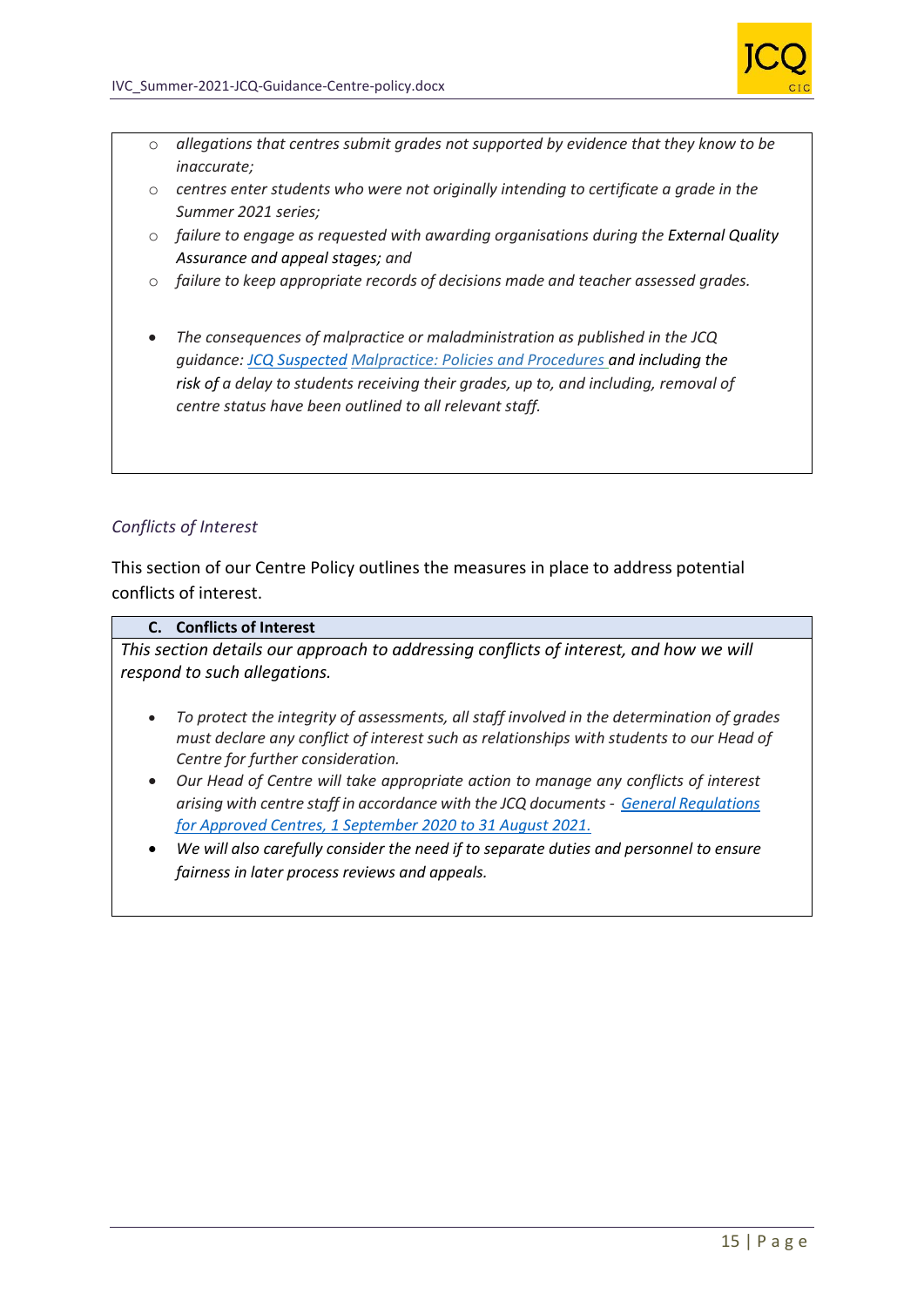

# Private candidates

This section of our Centre Policy outlines our approach to working with Private Candidates to arrive at appropriate grades.

#### **A. Private Candidates**

*This section details our approach to providing and quality assuring grades to Private Candidates.* 

- *Our arrangements for assessing Private Candidates to arrive at appropriate grades are identical to the approaches utilised for internal candidates.*
- *Where it has been necessary to utilise different approaches, the JCQ Guidance on Private Candidates has been followed and any divergences from our approach for internal candidates have been recorded on the appropriate class/student documentation.*
- *In undertaking the review of cohort grades in conjunction with our centre results profiles from previous examined years, the grades determined by our centre for Private Candidates have been excluded from our analysis.*

# External Quality Assurance

This section of our Centre Policy outlines the arrangements in place to comply with awarding organisation arrangements for External Quality Assurance of teacher assessed grades in a timely and effective way.

#### **A. External Quality Assurance**

*This section outlines the arrangements we have in place to ensure the relevant documentation and assessment evidence can be provided in a timely manner for the purposes of External Quality Assurance sampling, and that staff can be made available to respond to enquiries.* 

- *All staff involved have been made aware of the awarding organisation requirements for External Quality Assurance as set out in the JCQ Guidance.*
- *All necessary records of decision-making in relation to determining grades have been properly kept and can be made available for review as required.*
- *All student evidence on which decisions regarding the determination of grades has been retained and can be made available for review as required.*
- *Instances where student evidence used to decide teacher assessed grades is not available, for example where the material has previously been returned to students and cannot now be retrieved, will be clearly recorded on the appropriate documentation.*
- *All staff involved have been briefed on the possibility of interaction with awarding organisations during the different stages of the External Quality Assurance process and*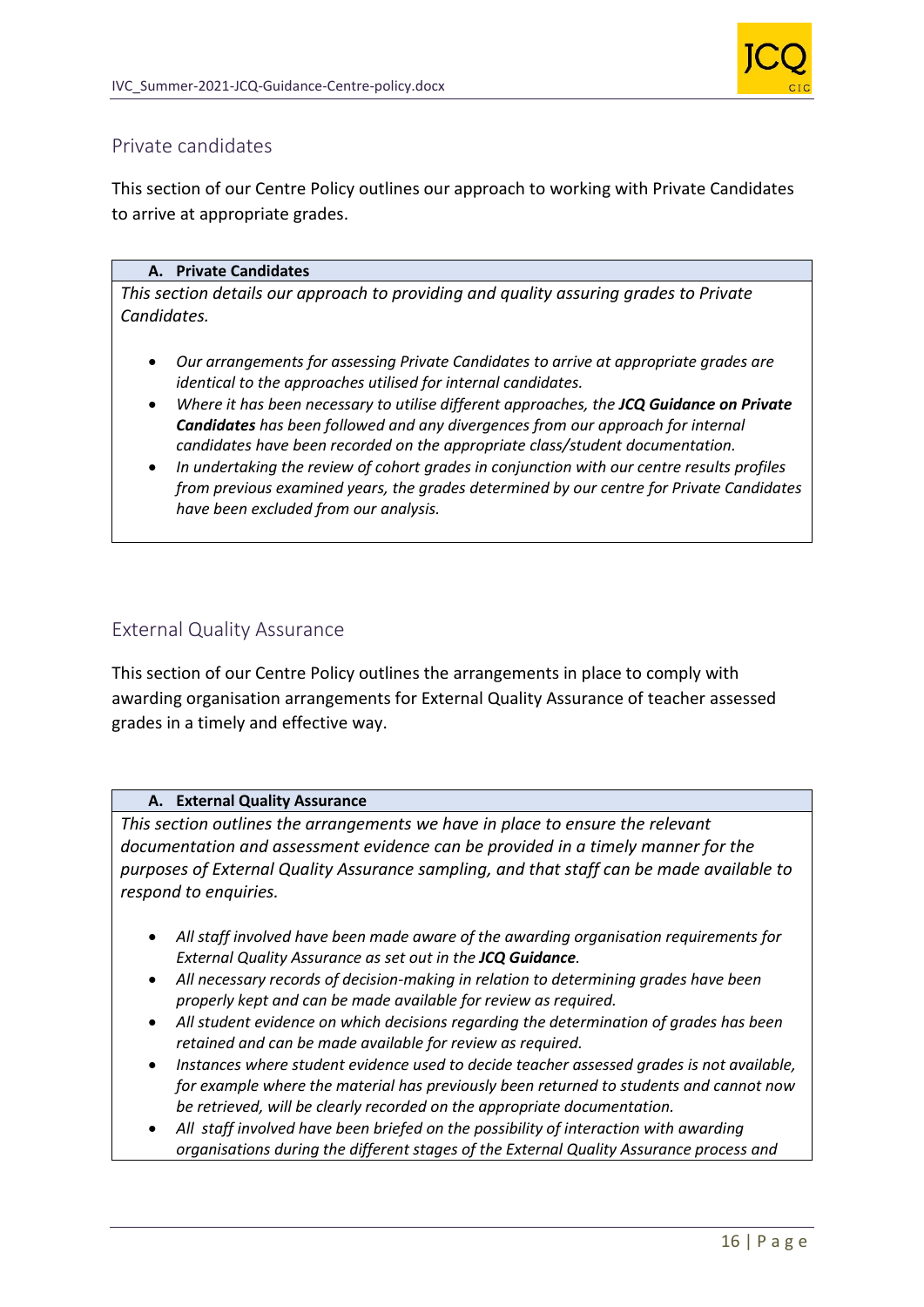

*can respond promptly and fully to enquiries, including attendance at Virtual Visits should this prove necessary.* 

- *Arrangements are in place to respond fully and promptly to any additional requirements/reviews that may be identified as a result of the External Quality Assurance process.*
- *Staff have been made aware that a failure to respond fully and effectively to such additional requirements may result in further action by the awarding organisations, including the withholding of results.*

# Results

This section of our Centre Policy outlines our approach to the receipt and issue of results to students and the provision of necessary advice and guidance.

#### **A. Results**

*This section details our approach to the issue of results to students and the provision of advice and guidance.* 

- *All staff involved have been made aware of the specific arrangements for the issue of results in Summer 2021, including the issuing of A/AS and GCSE results in the same week.*
- *Arrangements will be made to ensure the necessary staffing, including exams office and support staff, to enable the efficient receipt and release of results to our students.*
- *Arrangements will be in place for the provision of all necessary advice, guidance and support, including pastoral support, to students on receipt of their results.*
- *Such guidance will include advice on the appeals process in place in 2021 (see below).*
- *Appropriate staff will be available to respond promptly to any requests for information from awarding organisations, for example regarding missing or incomplete results, to enable such issues to be swiftly resolved.*
- *Parents/guardians have been made aware of arrangements for results days.*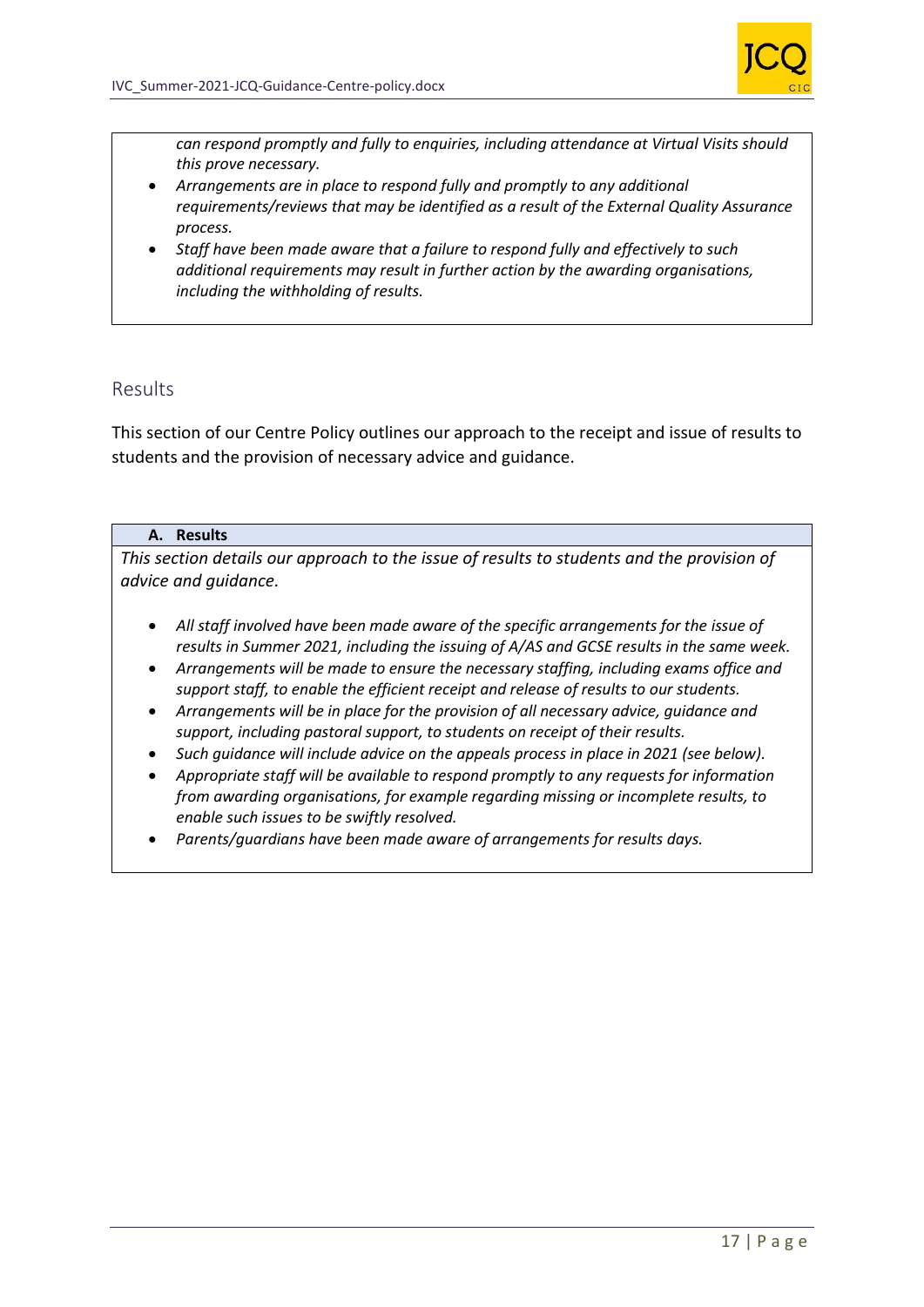

# Appeals

This section of our Centre Policy outlines our approach to Appeals, to ensure that they are handled swiftly and effectively, and in line with JCQ requirements.

# **A. Appeals**

*This section details our approach to managing appeals, including Centre Reviews, and subsequent appeals to awarding organisations.* 

- *All staff involved have been made aware of the arrangements for, and the requirements of, appeals in Summer 2021, as set out in the JCQ Guidance.*
- *Internal arrangements will be in place for the swift and effective handling of Centre Reviews in compliance with the requirements.*
- *All necessary staff have been briefed on the process for, and timing of, such reviews, and will be available to ensure their prompt and efficient handling.*
- *Leaners have been appropriately guided as to the necessary stages of appeal.*
- *Arrangements will be in place for the timely submission of appeals to awarding organisations, including any priority appeals, for example those on which university places depend.*
- *Arrangements will be in place to obtain the written consent of students to the initiation of appeals, and to record their awareness that grades may go down as well as up on appeal.*
- *Appropriate information on the appeals process will be provided to parents/carers*.